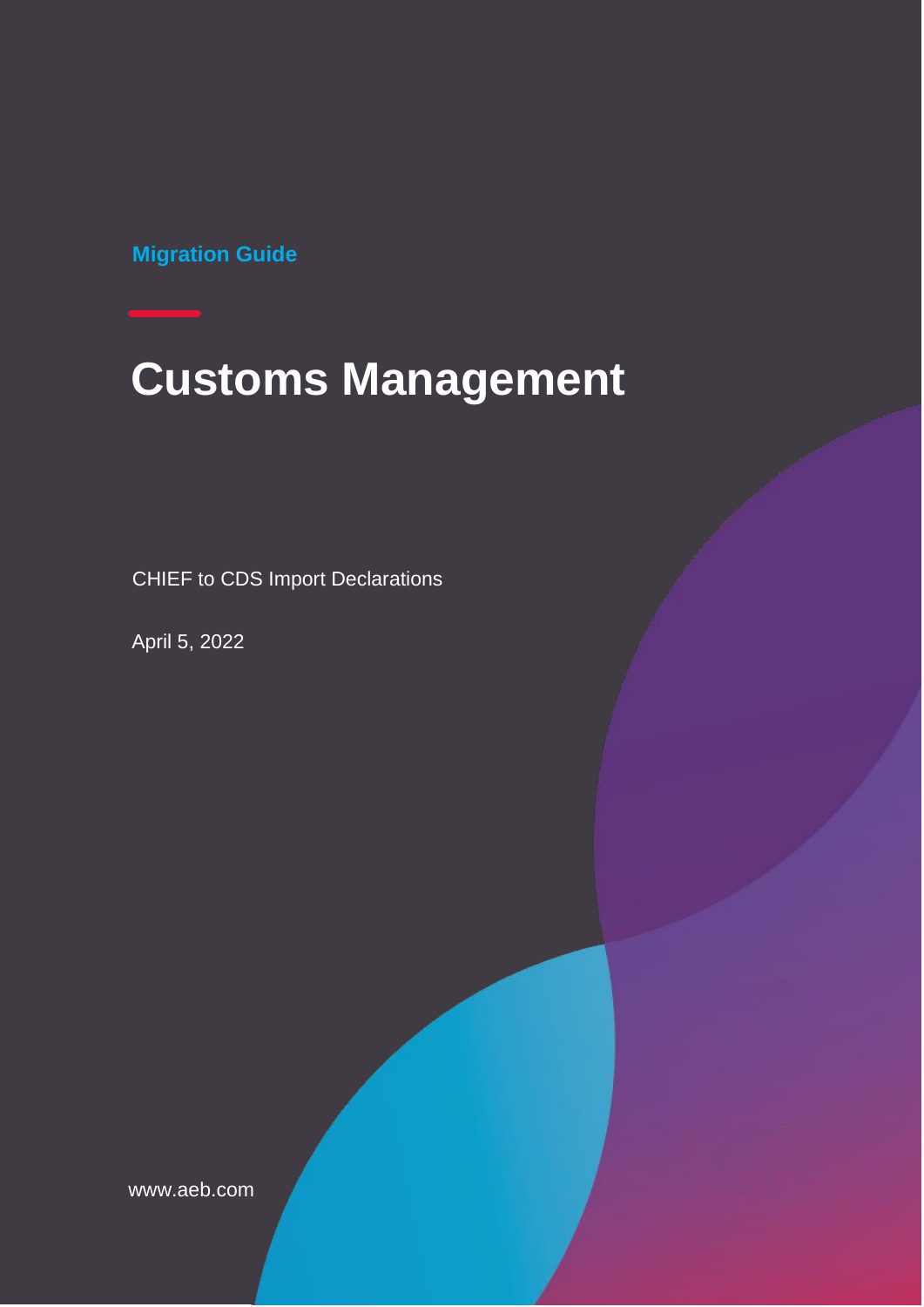## **Contents**

| 1              | <b>Migration Plan</b>                           | 1              |
|----------------|-------------------------------------------------|----------------|
| 1.1            | Stage 1: CDS Registration & Preparation         | 1              |
| 1.1.1          | Request access to use CDS in Government gateway | 1              |
| 1.1.2          | Methods of Payment                              | 1              |
| 1.1.3          | Understand data requirements                    | $\overline{2}$ |
| 1.1.4          | <b>Test ICI System</b>                          | $\overline{2}$ |
| 1.2            | Stage 2: Webinar                                | $\overline{2}$ |
| 1.3            | Stage 3: Testing                                | 3              |
| 1.3.1          | <b>Data Elements</b>                            | 3              |
| 1.3.2          | Templates                                       | 3              |
| 1.3.3          | <b>API</b>                                      | $\overline{4}$ |
| 1.3.4          | <b>Testing requirements</b>                     | 4              |
| 1.4            | Stage 4: Test Review & Sign off                 | 4              |
| 1.4.1          | What to check and send to AEB                   | 4              |
| 1.4.2          | What we will check for                          | 4              |
| 1.4.3          | Testing Sign off                                | 5              |
| 1.5            | Stage 5: Go Live                                | 5              |
| 1.5.1          | Cutover / Down time                             | 5              |
| 1.5.2          | Preparation-existing CHIEF declarations         | 5              |
| 1.5.3          | Go Live registration                            | 6              |
| $\overline{2}$ | Responsibilities and what AEB will provide      | 6              |
| 2.1            | Migration project duration                      | 6              |
| 2.2            | Your Responsibility                             | 6              |
| 2.3            | What AEB will provide                           | $\overline{7}$ |
| 2.4            | Available extras from AEB                       | $\overline{7}$ |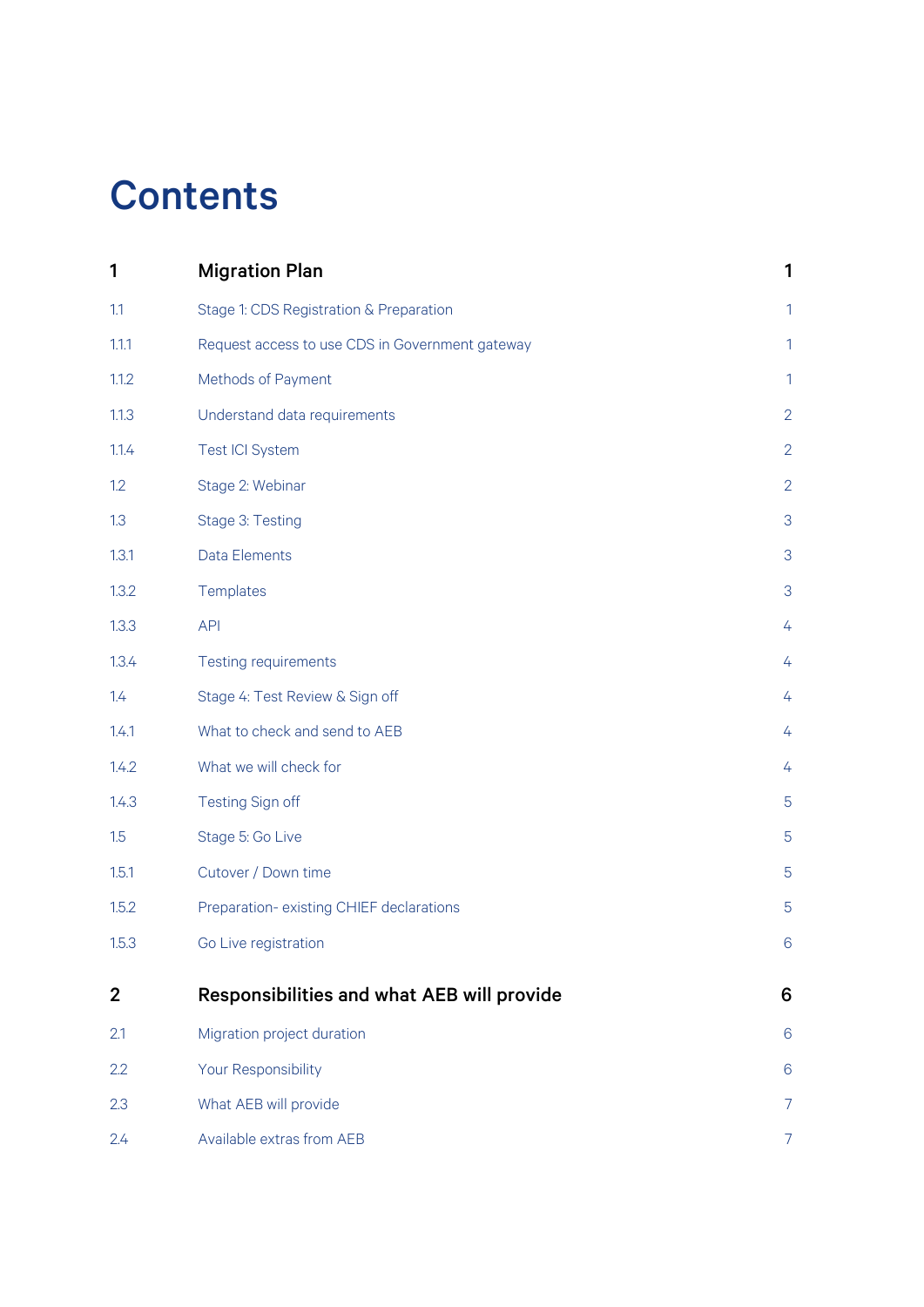| 3   | Appendix               |  |
|-----|------------------------|--|
| 3.1 | <b>HMRC Links</b>      |  |
| 3.2 | <b>AEB Help Centre</b> |  |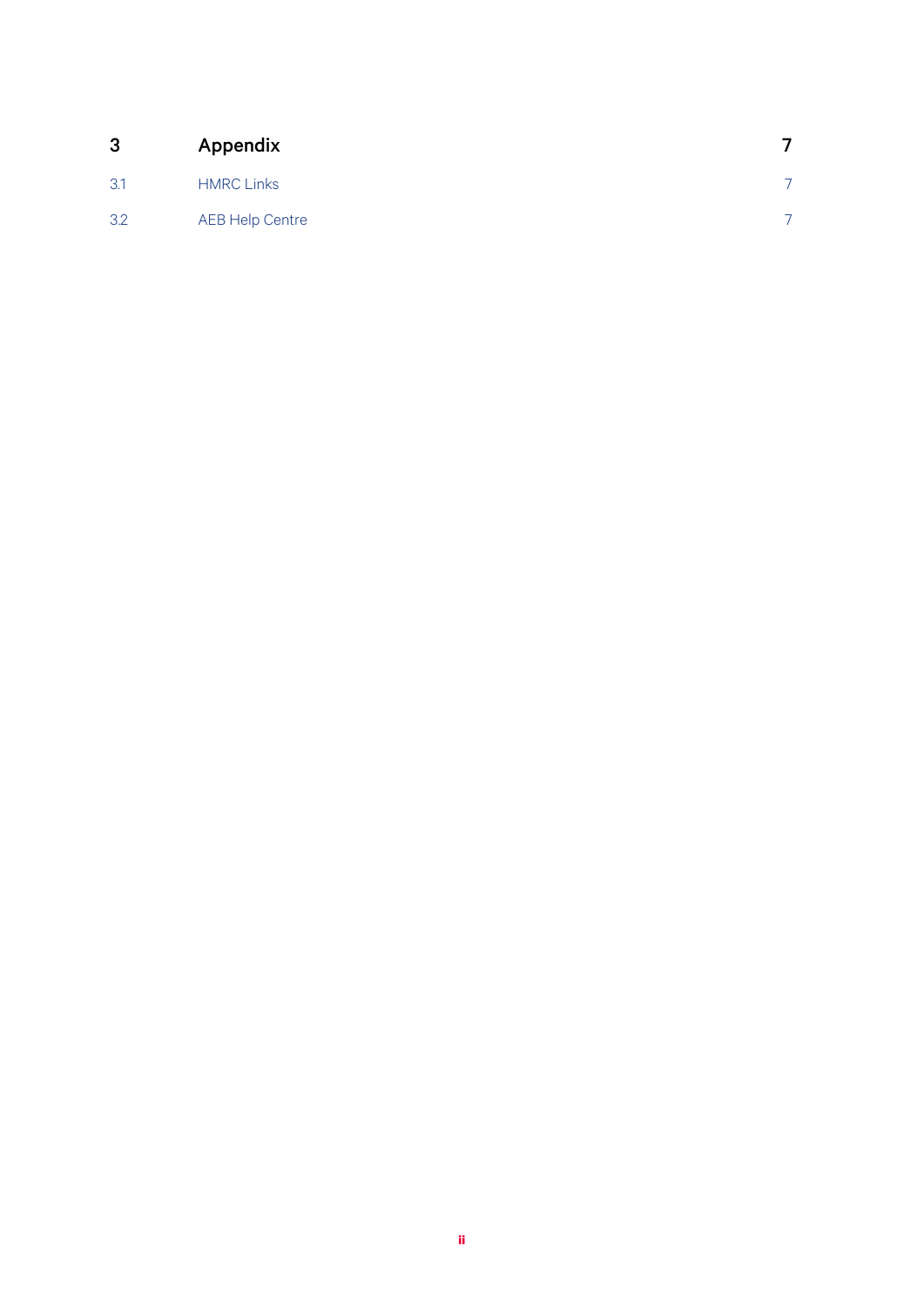This guide covers the migration from UK CHIEF Import to UK CDS Import within the AEB ICI solution.

## <span id="page-3-0"></span>1 Migration Plan

Below shows the 5 stages and key points for the migration of your AEB ICI solution from CHIEF Imports to CDS Imports.



#### <span id="page-3-1"></span>1.1 Stage 1: CDS Registration & Preparation



#### <span id="page-3-2"></span>1.1.1 Request access to use CDS in Government gateway

In preparation for the migration, please request access to CDS through your government gateway account. This will enable you to send CDS declarations to customs and gain access to your financial dashboard.

The link below contains information on this.

<https://www.gov.uk/guidance/get-access-to-the-customs-declaration-service>

#### <span id="page-3-3"></span>1.1.2 Methods of Payment

You will need to set up your methods of payment for use with CDS accordingly. Once registered for CDS you will automatically be issued a cash account. If you use a duty deferment account, you will need to create a Direct Debit Instruction (DDI).

CDS uses a separate HMRC bank account to CHIEF and a new CDS Direct Debit Instruction (DDI) is required.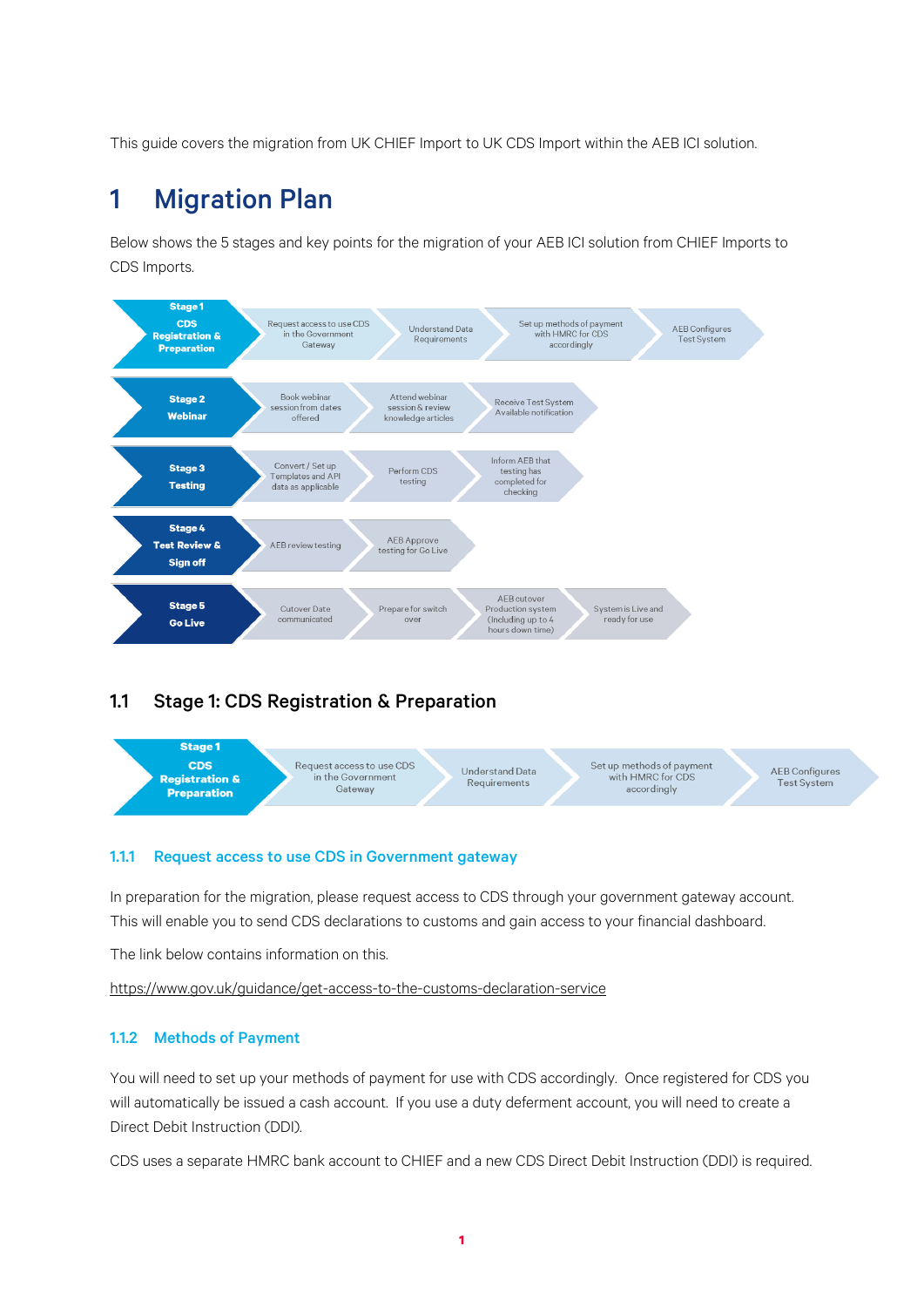$\gg$ Any existing CHIEF DDI should not be cancelled, as this is needed to settle outstanding CHIEF payments.

You can find more information on this with the link below.

[https://www.gov.uk/guidance/set-up-a-direct-debit-for-a-duty-deferment-account-on-the-customs](https://www.gov.uk/guidance/set-up-a-direct-debit-for-a-duty-deferment-account-on-the-customs-declaration-service)[declaration-service](https://www.gov.uk/guidance/set-up-a-direct-debit-for-a-duty-deferment-account-on-the-customs-declaration-service)

#### <span id="page-4-0"></span>1.1.3 Understand data requirements

Differences exist between CHIEF and CDS in terms of data requirements and allowed values within data elements. It is important that you understand these differences and what you will need to do, both within ICI and in your wider business, in order to successfully submit CDS import declarations.

 $\gg$ AEB do not provide customs consultancy or advice. As part of the AEB webinar sessions, we will demonstrate the changes within the ICI product for CDS Imports.

You can find information on the differences at the government website using the link below. If required, you should also seek external advice and support.

[https://www.gov.uk/government/publications/customs-declaration-service-communication-pack/key](https://www.gov.uk/government/publications/customs-declaration-service-communication-pack/key-differences-between-chief-and-the-customs-declaration-service)[differences-between-chief-and-the-customs-declaration-service](https://www.gov.uk/government/publications/customs-declaration-service-communication-pack/key-differences-between-chief-and-the-customs-declaration-service)

#### API

If you have written an API to send data to the AEB ICI solution for CHIEF Imports, you may wish to modify the API to change data values or send extra information if available. For further information on possible changes please contact the AEB CDS Migration team at [CDSMigration@aeb.com.](mailto:CDSMigration@aeb.com)

#### <span id="page-4-1"></span>1.1.4 Test ICI System

AEB will configure your test ICI client to connect to the CDS TDR (Trader Dress Rehearsal) system, import any templates from your production ICI system and send you information on the URL, client and user names and passwords to use for testing (if you do not already have a test client and users set up).

If you already have an ICI test system set up for your organisation, as part of this migration we will change this test system to point to CDS TDR and will disable the CHIEF test mode.

#### <span id="page-4-2"></span>1.2 Stage 2: Webinar

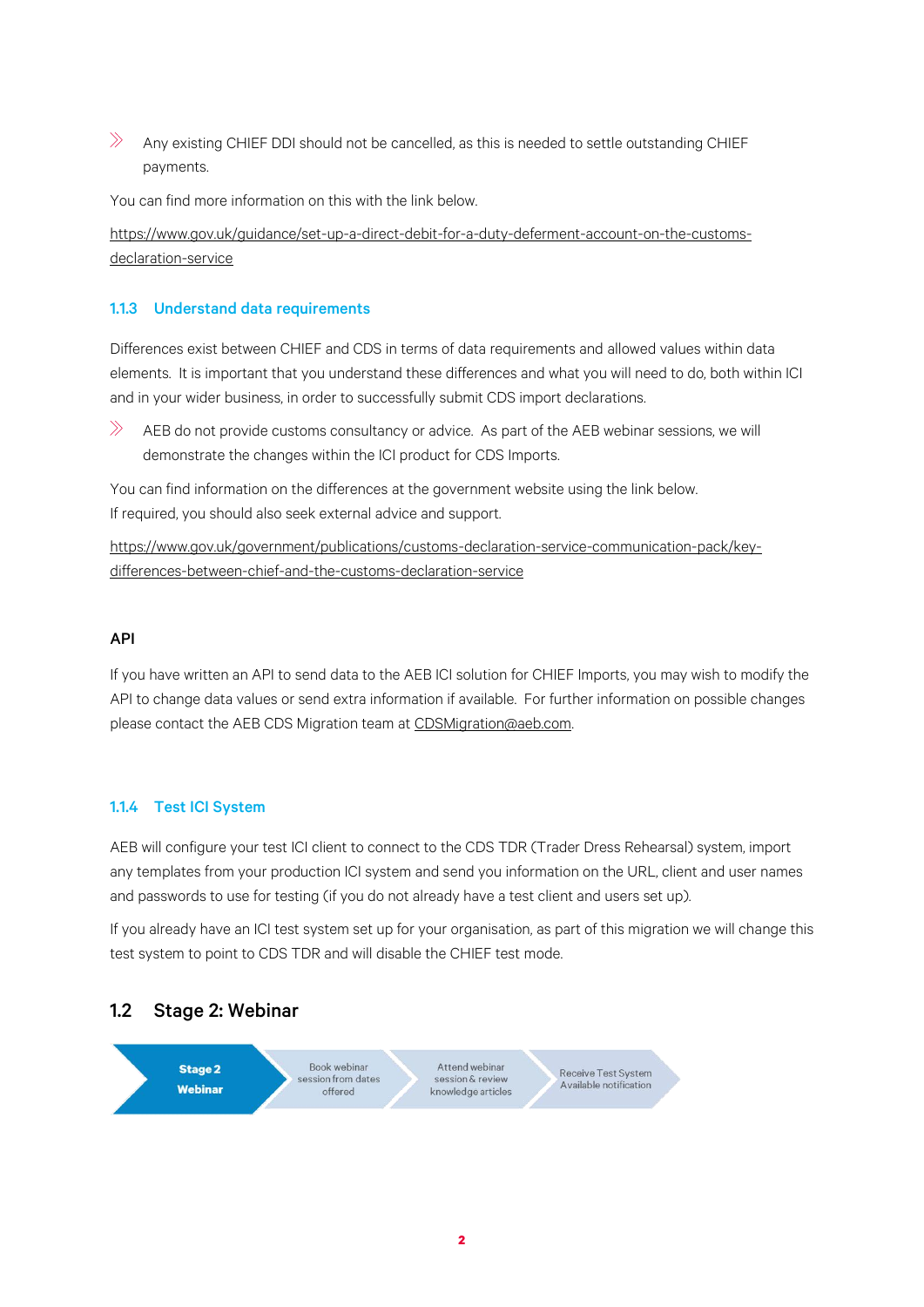Once you have selected your preferred start date for the migration project, and it has been confirmed by AEB, we will configure your test system as described in stage 1 above. We will then send you a link to allow you to book and attend a webinar session.

In the session AEB will demonstrate the changes to ICI for CDS Imports.

The session will cover:

- Key differences between CHIEF and CDS requirements for Import within ICI
- Templates and required template changes
- Testing requirements and expectation of your testing as part of the migration to CDS

#### <span id="page-5-0"></span>1.3 Stage 3: Testing



After receiving the link to your test system, you can start to prepare and perform testing of CDS declarations within ICI. It is your responsibility to perform appropriate testing and submit test results (see below for information on what needs to be submitted to AEB for checking) before you can move to production and live use.

#### <span id="page-5-1"></span>1.3.1 Data Elements

Information on CDS declaration entry information can be found here:

[https://service.aeb.com/hc/en-us/articles/5108012976657-Where-can-I-find-Government-guidance-for](https://service.aeb.com/hc/en-us/articles/5108012976657-Where-can-I-find-Government-guidance-for-declaration-entry-information-)[declaration-entry-information-](https://service.aeb.com/hc/en-us/articles/5108012976657-Where-can-I-find-Government-guidance-for-declaration-entry-information-)

It contains various links to HMRC materials that contain information on CDS data requirements.

#### <span id="page-5-2"></span>1.3.2 Templates

AEB provides a template converter that changes your CHIEF-templates to CDS-templates.

It will transfer values that have not changed from CHIEF to CDS, it will remove values that are not applicable for CDS and where possible it will change " CHIEF -values" to "CDS-values".

After the conversion, you can download a csv-file which will list what the tool converted.

AEB will transfer all your exisitng CHIEF templates and template selectors from your Production System to your CDS TDR system so they will be available for you to convert for CDS purposes as part of your preparation and testing.

Information on templates and conversion of templates can be found on the AEB Help center (see links at end of the document).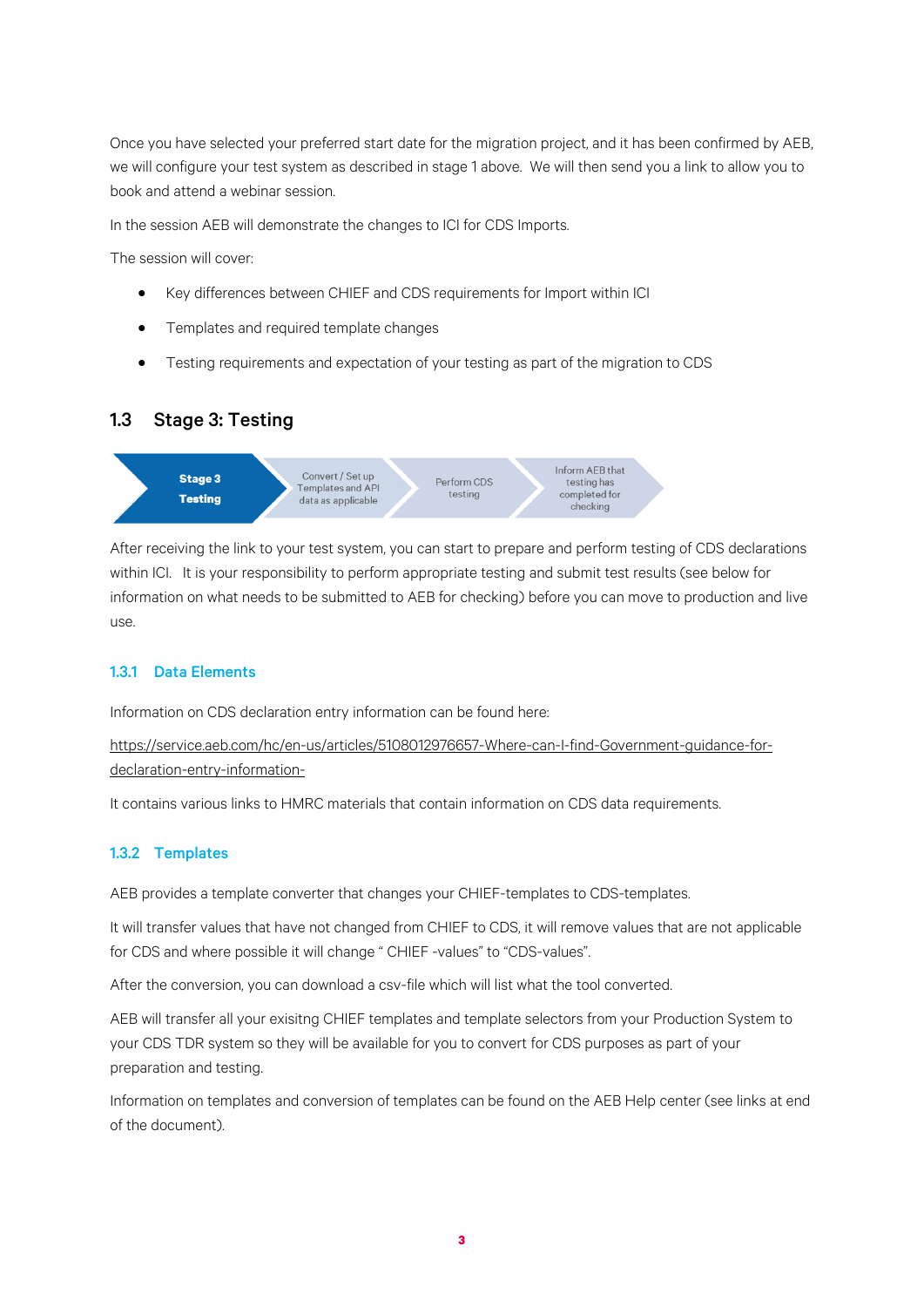#### <span id="page-6-0"></span>1.3.3 API

If you are using an API to send information to ICI, please make sure that this is included in your testing process of sending data to CDS TDR. AEB can supply you with the appropriate API end point URL, and API user, to your test client as required.

#### <span id="page-6-1"></span>1.3.4 Testing requirements

As part of the testing of CDS prior to moving to productive use, you are required by HMRC to carry out appropriate testing against CDS TDR (Trade Dress Rehearsal) system. Your ICI test system will be configured to connect to CDS TDR for you to test accordingly.

Please make sure that you perform sufficient testing, to include testing any new templates you have created and if applicable API changes.

In order for testing to be signed off, and a move to productive use approved, you need to have created a minimum of 5 test declarations in the system for CDS Import, with the correct information as follows.

- Must reach a status of Registered 'not arrived'
- Use a variety of commodity codes (i.e. commodity codes that you use within your business)
- Payment details must be present (e.g. deferment account information)
- GVMS Port codes
- RRS01 field should be populated

#### <span id="page-6-2"></span>1.4 Stage 4: Test Review & Sign off



#### <span id="page-6-3"></span>1.4.1 What to check and send to AEB

Once you have a minimum of 5 declarations that meet the criteria as above in section [1.3.4,](#page-6-1) and you are happy that you have completed enough testing of your business processes to be ready to move to production you should send an e-mail to [CDSMigration@aeb.com.](mailto:CDSMigration@aeb.com) The mail should contain your ICI Client name and a list of the 5 LRN numbers for the 5 declarations that meet the criteria above.

#### <span id="page-6-4"></span>1.4.2 What we will check for

AEB will take the request, checking the data on the 5 LRN numbers sent to us. We will look for.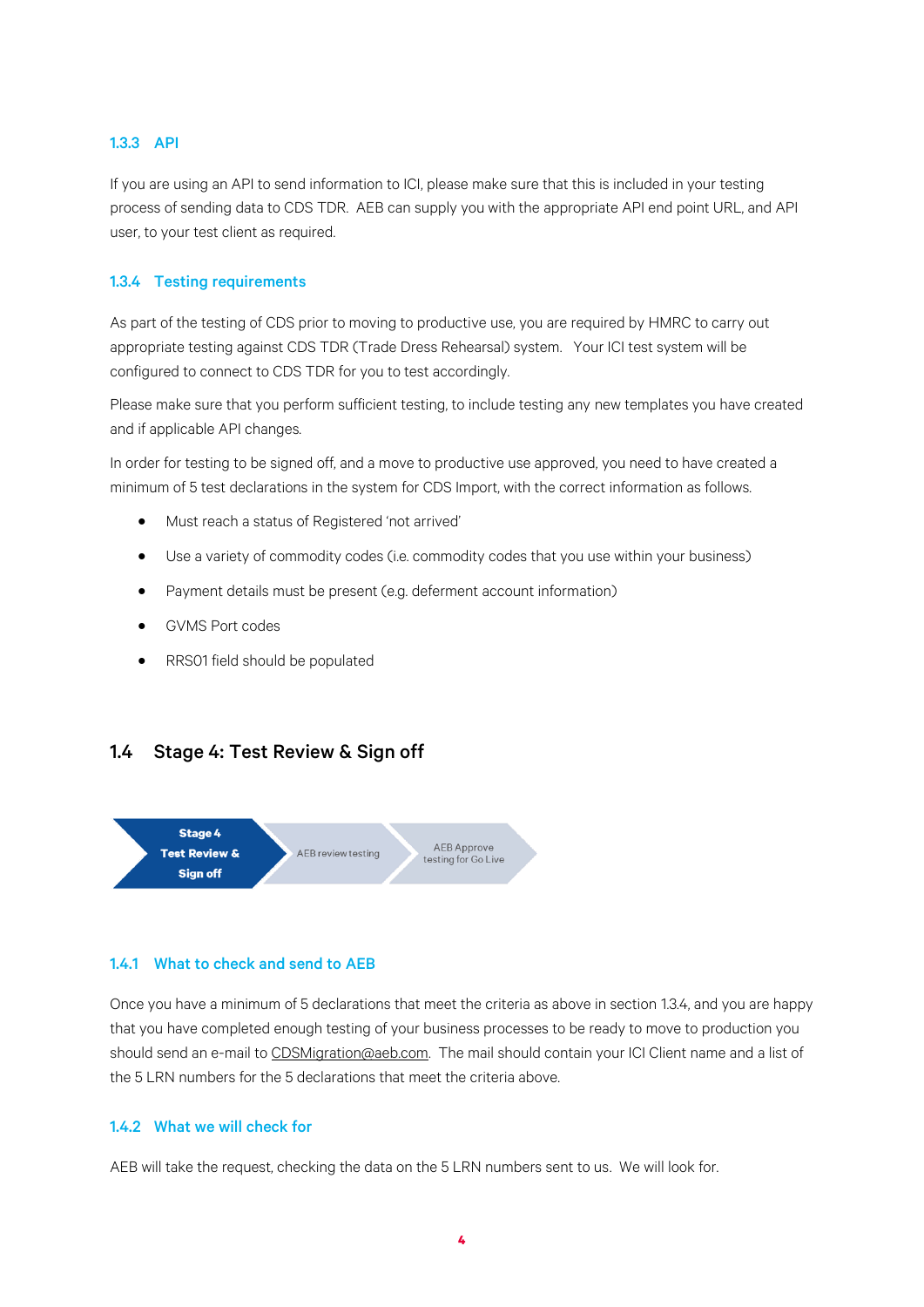- status of Registered 'not arrived'
- variety of commodity codes have been used
- Payment details are present
- GVMS Port codes are used
- RRS01 field is populated

#### <span id="page-7-0"></span>1.4.3 Testing Sign off

After checking the submitted data, if further checks and tests are needed, we will contact you to ask for further tests to be conducted.

If the checks pass, we will sign off the testing and contact you to arrange a cutover to production use of CDS Imports.

#### <span id="page-7-1"></span>1.5 Stage 5: Go Live



When the testing has been signed off, we will communicate with you a cutover date for moving CDS imports to production.

#### <span id="page-7-2"></span>1.5.1 Cutover / Down time

On the date agreed, your production ICI solution will be unavailable for up to 4 hours. During this time, you will not be able to access the system to submit any declarations (to CHIEF or CDS) or to view the status of any in-flight declarations you may have made within ICI to CHIEF.

We will cut over your production system to CDS, as well as copying any templates you may have set up in test that you wish to use within production for CDS.

#### <span id="page-7-3"></span>1.5.2 Preparation- existing CHIEF declarations

Any in-flight CHIEF declarations will be processed, and the ICI system will continue to receive updates on such declarations from CHIEF, so you do not need to wait until all declarations have been accepted and closed before migrating to CDS.

However, once the migration takes place, you cannot send any new declarations to CHIEF. Please make sure that you do not have any CHIEF declarations in the system that have not yet been submitted, at the point of migration.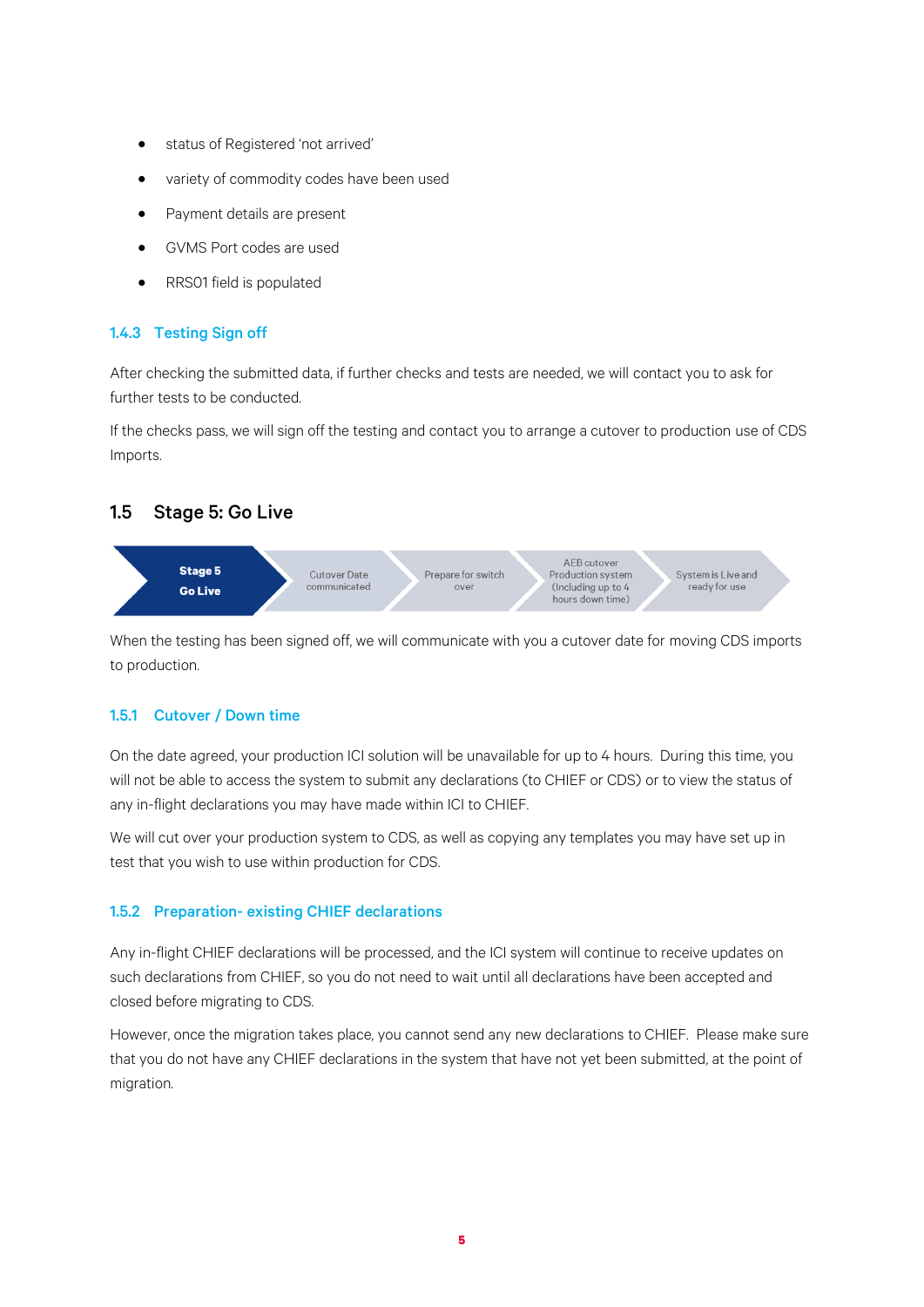#### <span id="page-8-0"></span>1.5.3 Go Live registration

Once the system is cutover by AEB, you will be informed that you can now use the production ICI system for CDS import declarations.

Before you can submit a declaration from ICI to CDS, you need to grant authority to the ICI system to submit declarations for you via CDS. Information on how to do this can be found in the following link. [https://service.aeb.com/hc/en-us/articles/4570243780369-How-do-I-grant-authority-for-the-AEB-software](https://service.aeb.com/hc/en-us/articles/4570243780369-How-do-I-grant-authority-for-the-AEB-software-to-interact-with-CDS-)[to-interact-with-CDS-](https://service.aeb.com/hc/en-us/articles/4570243780369-How-do-I-grant-authority-for-the-AEB-software-to-interact-with-CDS-)

You are now live with CDS Imports, all new import declarations will go via the CDS Import route. You can use the system and receive support via the AEB Help centre and support portal in the usual way and should no longer send requests t[o CDSMigration@aeb.com.](mailto:CDSMigration@aeb.com)

## <span id="page-8-1"></span>2 Responsibilities and what AEB will provide

#### <span id="page-8-2"></span>2.1 Migration project duration

You will have 6 weeks to complete the migration from the start date that you have agreed with AEB. The time is broken down as follows.

Week 1 – Stage 1: Registration & Preparation

Week 2 – Stage 2: Attend webinar and receive links to test system

Week 3 – 5 – Stage 3 & Stage 4: Perform testing, creating, and submitting to CDS TDR appropriate tests, send request to review tests to AEB for sign off

Week 6 – Stage 5: Go Live

#### <span id="page-8-3"></span>2.2 Your Responsibility

As part of the migration to CDS from CHIEF, it is your responsibility to carry out appropriate steps and actions to make the migration successful.

- Gain knowledge, if you do not already have it, on requirements for CDS declarations via appropriate means (HMRC website, training / consultancy options) in order to be able to migrate from CHIEF to CDS.
- Review and understand the stages within your migration journey as documented in this guide.
- Commitment to following the actions required to complete the migration in a 6-week timeframe from migration project start date.
- Perform appropriate testing of ICI with CDS TDR that covers the needs for your individual business in terms of the data and processes used.